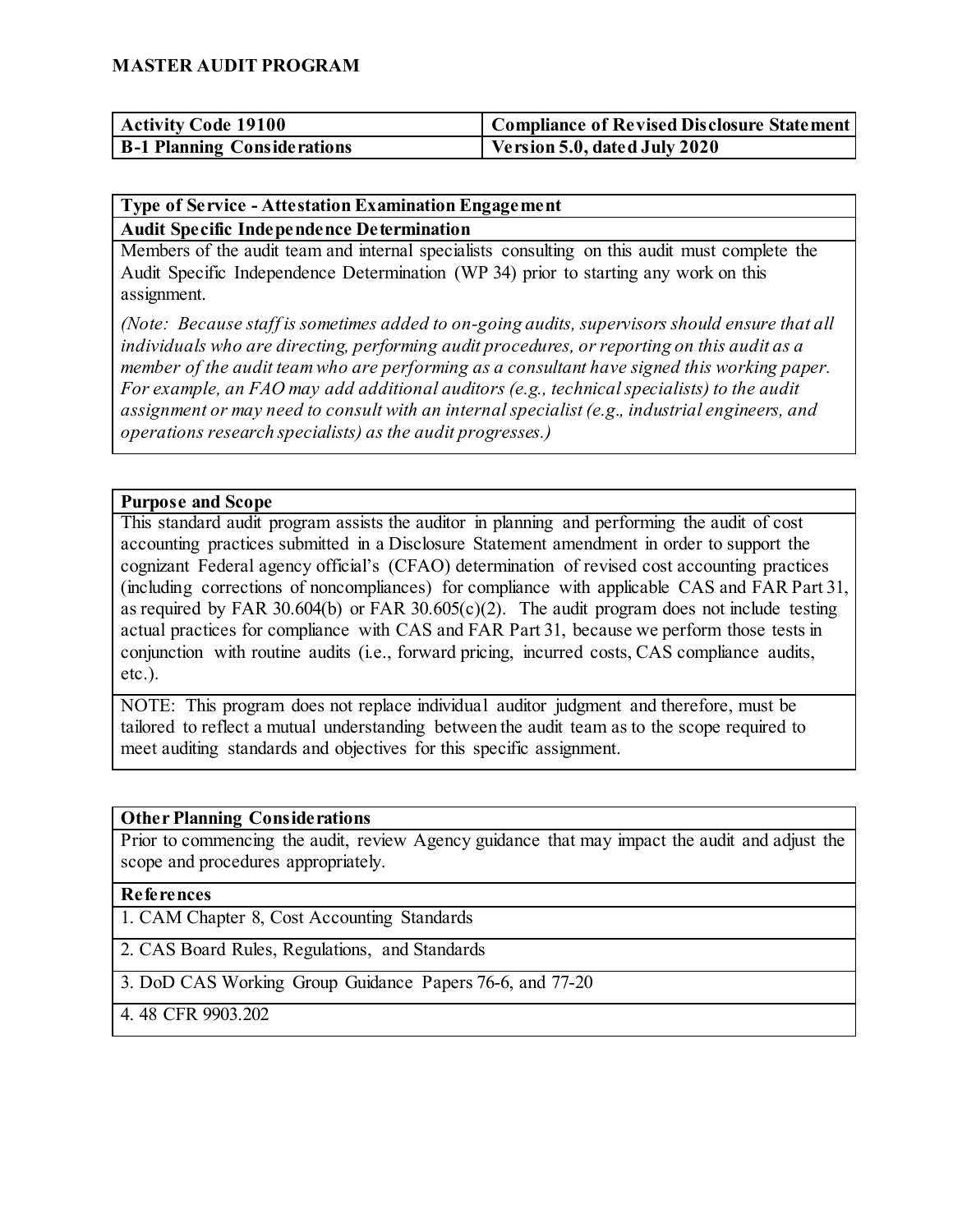| <b>B-1 Preliminary Steps</b>                                                                                                                                                                                                                                                                                                                                            | <b>WP</b> Reference |
|-------------------------------------------------------------------------------------------------------------------------------------------------------------------------------------------------------------------------------------------------------------------------------------------------------------------------------------------------------------------------|---------------------|
| Version 5.0, dated July 2020                                                                                                                                                                                                                                                                                                                                            |                     |
| 1. Document that the contractor is still performing CAS-covered contracts that<br>requires maintenance of a Disclosure Statement.                                                                                                                                                                                                                                       |                     |
| 2. Make a determination of adequacy for the part $(s)$ of the statement requested<br>for audit.                                                                                                                                                                                                                                                                         |                     |
| Determine if the contractor followed the General Instructions in<br>completing the form. WP B-04 contains the "Conformity of Disclosure<br>Statement with General Instructions" tool to assist in making this<br>determination.                                                                                                                                         |                     |
| • Determine if the contractor was consistent in completing the items of<br>the Disclosure Statement. WP B-05 contains the "Internal Consistency"<br>of Disclosed Practices in a Disclosure Statement" tool to assist in<br>making this determination.                                                                                                                   |                     |
| • Coordinate with the contractor to provide a walkthrough of the<br>Disclosure Statement to gain an understanding of the basis of the<br>described practices in the Disclosure Statement and obtain other<br>information needed to complete the risk assessment.                                                                                                        |                     |
| • Coordinate with the CFAO and provide him/her with enough<br>information to resolve any inadequacies in the descriptions in the<br>revised disclosure statement before an audit is requested. A separate<br>adequacy notification memorandum will not be issued as adequacy is<br>implied upon acceptance of any audit engagement.                                     |                     |
| Coordinate a post walkthrough meeting with the CFAO to discuss the<br>$\bullet$<br>revised practices which are not significant (i.e., clarifications) and those<br>that are significant (i.e., change in accounting practice) and the risks<br>associated with each. This meeting should result in a determination of<br>the revised practices to be audited.           |                     |
| Document the audit team's conclusion about the adequacy of the part(s) of<br>the statement requested for audit.                                                                                                                                                                                                                                                         |                     |
| 3. Review the audit request to determine the nature and objective of the audit.<br>Note any specific information requested and special requirements. If<br>necessary, contact the requestor to obtain clarification of the request and<br>discuss any specific concerns or special requirements they may have and<br>adjust the audit scope and procedures accordingly. |                     |
| 4. Notify the appropriate contracting officer of the commencement of the risk<br>assessment and that the expected completion date will be provided in the<br>formal acknowledgement once the risk assessment is complete. The<br>acknowledgement process should be performed in accordance with CAM<br>4-104.                                                           |                     |
| 5. Analyze and classify the revised practices subject to audit.                                                                                                                                                                                                                                                                                                         |                     |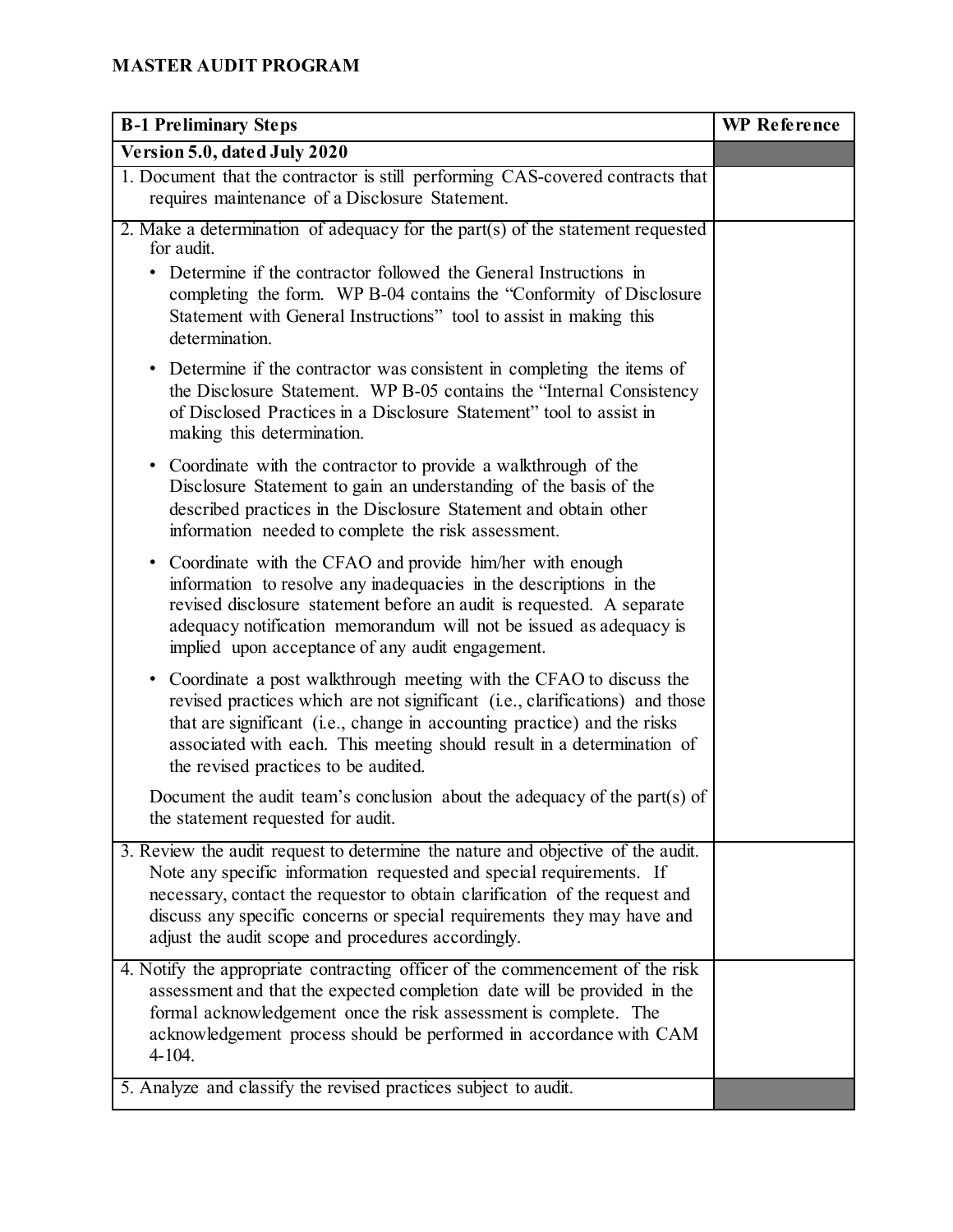| <b>B-1 Preliminary Steps</b>                                                                                                                                                                                                                                                                                                                                                                                      | WP Reference |
|-------------------------------------------------------------------------------------------------------------------------------------------------------------------------------------------------------------------------------------------------------------------------------------------------------------------------------------------------------------------------------------------------------------------|--------------|
| a. If applicable, document the contractor's notification of cost accounting<br>practice changes, or corrections of noncompliant practices, submitted<br>with the Disclosure Statement revisions (required by FAR 52.230-<br>$6(b)$ ).                                                                                                                                                                             |              |
| b. Determine and document the reason for the revised item(s) of the<br>submission:                                                                                                                                                                                                                                                                                                                                |              |
| • correction of noncompliance,                                                                                                                                                                                                                                                                                                                                                                                    |              |
| implementation of a particular cost accounting practice change<br>$\bullet$<br>(unilateral, desirable, or required),                                                                                                                                                                                                                                                                                              |              |
| • initial adoption of cost accounting practice for a new cost or<br>function                                                                                                                                                                                                                                                                                                                                      |              |
| partial or total elimination of a cost accounting practice because the<br>$\bullet$<br>cost or function is eliminated, and/or                                                                                                                                                                                                                                                                                     |              |
| administrative revision that only alters the description of, but does<br>$\bullet$<br>not reflect any alteration to, the contractor's cost accounting<br>practice. (Note $-$ As part of the coordination with the CFAO no<br>administrative change should be sent for audit.)                                                                                                                                     |              |
| Note: Organizational changes by themselves are not changes in cost<br>accounting practices. However carefully evaluate organizational changes<br>which result in a change in the method or technique the contractor uses to<br>measure costs, assign costs to cost accounting periods, or allocate costs to<br>cost objectives to determine if changes in cost accounting practices<br>occurred. (CAM 8-303.3.d). |              |
| 6. Review perm file, and prior/in-process audits, for significant and relevant<br>risk factors such as, but not limited to:                                                                                                                                                                                                                                                                                       |              |
| Prior CFAO determinations of compliance<br>٠<br>Audit leads<br>$\bullet$                                                                                                                                                                                                                                                                                                                                          |              |
| Prior audit tests of compliance and audit findings • Outstanding CAS<br>$\bullet$<br>and FAR noncompliance(s). Evaluate the impact on the scope of this audit.                                                                                                                                                                                                                                                    |              |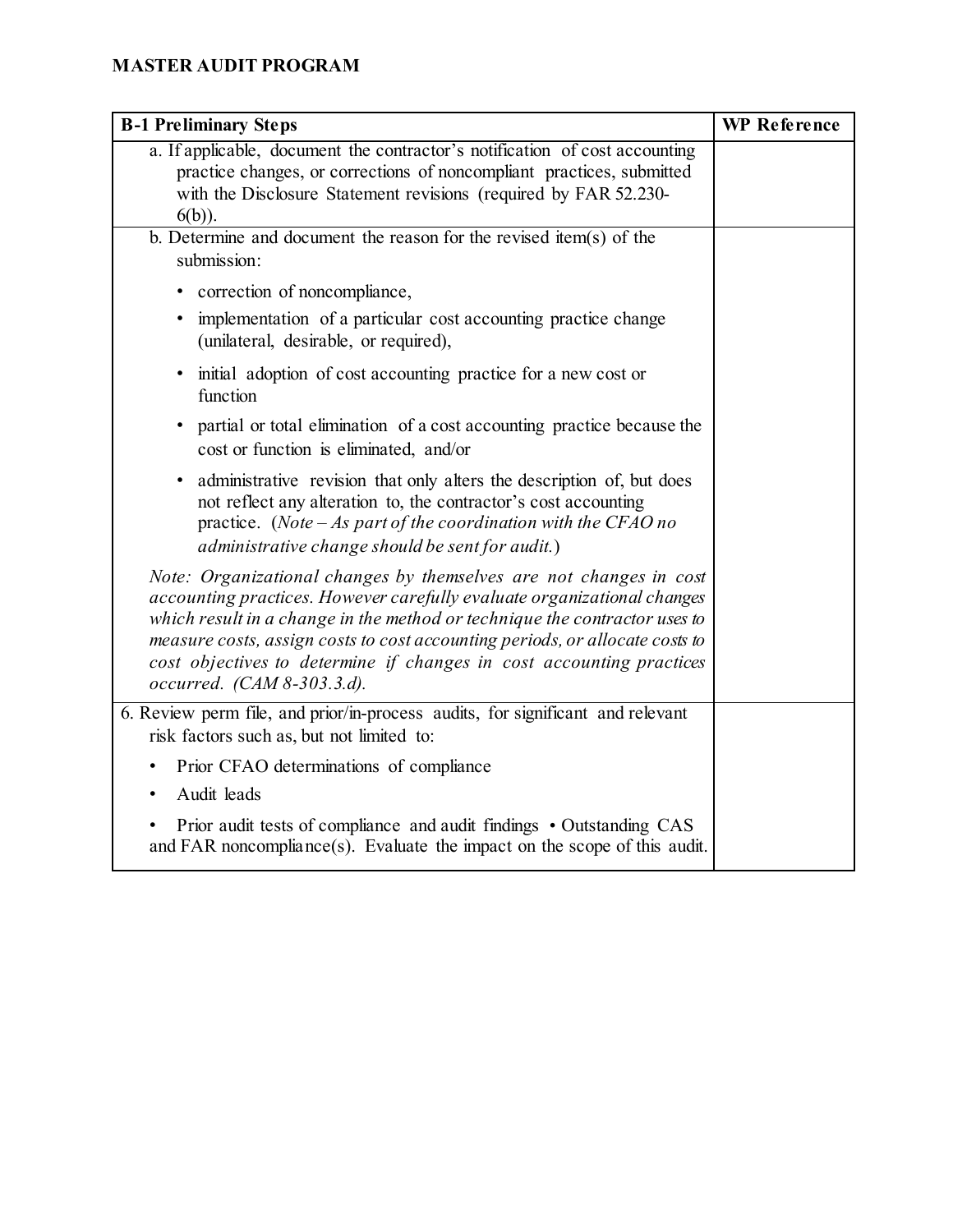| <b>B-1 Preliminary Steps</b>                                                                                                                                                                                                                                                                                                                                                                                                                                         | <b>WP</b> Reference |
|----------------------------------------------------------------------------------------------------------------------------------------------------------------------------------------------------------------------------------------------------------------------------------------------------------------------------------------------------------------------------------------------------------------------------------------------------------------------|---------------------|
| 7. Review permanent file to determine if previous audits included findings and<br>recommendations that impact the subject matter. If there were findings<br>material to the subject matter, document this information in the risk<br>assessment and perform the following procedures:                                                                                                                                                                                |                     |
| a. Ask contractor management if corrective actions were taken to<br>address findings and recommendations reported in previous DCAA<br>audits (e.g., questioned costs, business system deficiencies, CAS audits)<br>that are relevant to the subject matter of audit. If yes, have contractor<br>explain corrective actions taken and determine if additional audit<br>procedures should be included in the fieldwork to test the corrective<br>actions. (GAGAS 7.13) |                     |
| b. Document the results of the inquiry and the impact of the corrective<br>actions to the subject matter.                                                                                                                                                                                                                                                                                                                                                            |                     |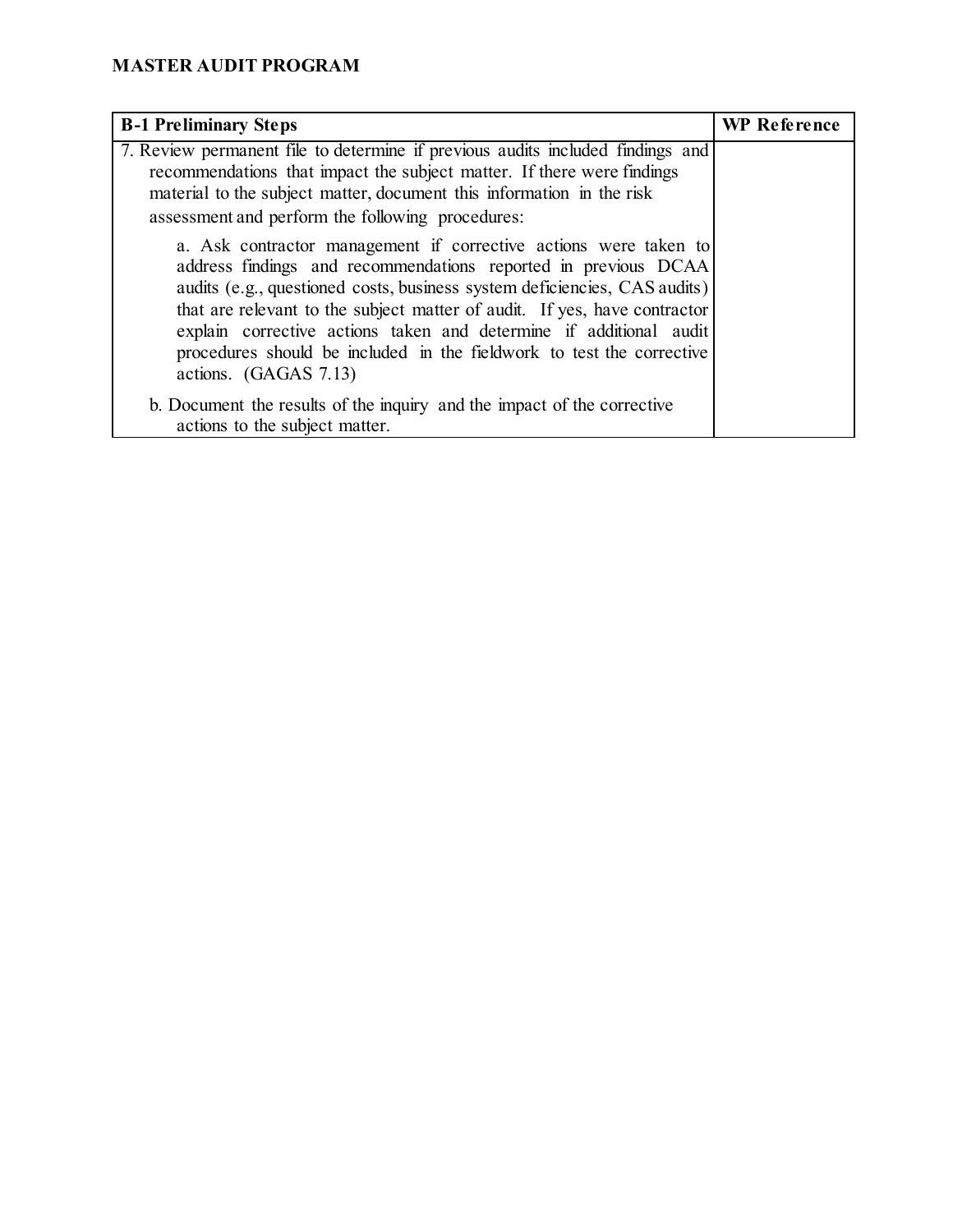| <b>B-1 Preliminary Steps</b>                                                                                                                                                                                                                                                                                                                                    | <b>WP</b> Reference |
|-----------------------------------------------------------------------------------------------------------------------------------------------------------------------------------------------------------------------------------------------------------------------------------------------------------------------------------------------------------------|---------------------|
| 8. Review permanent file to determine if the contractor has previously<br>provided other studies or audits (e.g., summary listing of internal audits or<br>external audit reports) that directly relate to the subject matter. If there are<br>no other studies or audits, document that information in the working<br>papers and perform the procedures below. |                     |
| a. Ask contractor management if internal audits were performed. If yes,<br>request contractor provide a summary listing of the internal audits that<br>would assist us in understanding and evaluating the efficacy of the<br>internal controls relevant to the subject matter of the audit.                                                                    |                     |
| b. If the review of the perm file or the contractor identifies relevant<br>internal audits:                                                                                                                                                                                                                                                                     |                     |
| • Determine if access to these reports is necessary to complete the<br>evaluation of the relevant internal controls to support the risk<br>assessment or audit procedures related to the subject matter of the<br>audit. There must be a nexus between the internal audit reports and<br>the scope of this specific assignment.                                 |                     |
| Document the results of the determination in writing.                                                                                                                                                                                                                                                                                                           |                     |
| • If assignment is at a major contractor location, coordinate with the<br>CAD or FAO point of contact (POC) for internal audit reports to<br>request the contractor provide access to the reports.                                                                                                                                                              |                     |
| • If assignment is at a non-major contractor and the FAO does not<br>have a designated POC, the auditor should request the contractor<br>provide access to the internal audit reports.                                                                                                                                                                          |                     |
| The request should include information on how the internal audit<br>٠<br>report is relevant to the DCAA audit. Place a copy of the request in<br>the assignment administrative working papers.                                                                                                                                                                  |                     |
| If the review of the perm file or the contractor identifies relevant other<br>c.<br>audits or studies:                                                                                                                                                                                                                                                          |                     |
| Obtain publicly available information for the relevant other                                                                                                                                                                                                                                                                                                    |                     |
| Government agency audits (e.g., websites for DoD IG or other IGs,<br>service audit agencies, etc.).                                                                                                                                                                                                                                                             |                     |
| • Make appropriate adjustments to your risk assessment and planned<br>procedures based on the reported findings.                                                                                                                                                                                                                                                |                     |
| d. Document the results of the inquiries including the response received<br>from the contractor for any request for access to internal audit reports.<br>(If access was not granted this should include the contractor's<br>rationale or justification for not granting access).                                                                                |                     |
| e. Determine if additional audit procedures are needed to respond to<br>identified risk.                                                                                                                                                                                                                                                                        |                     |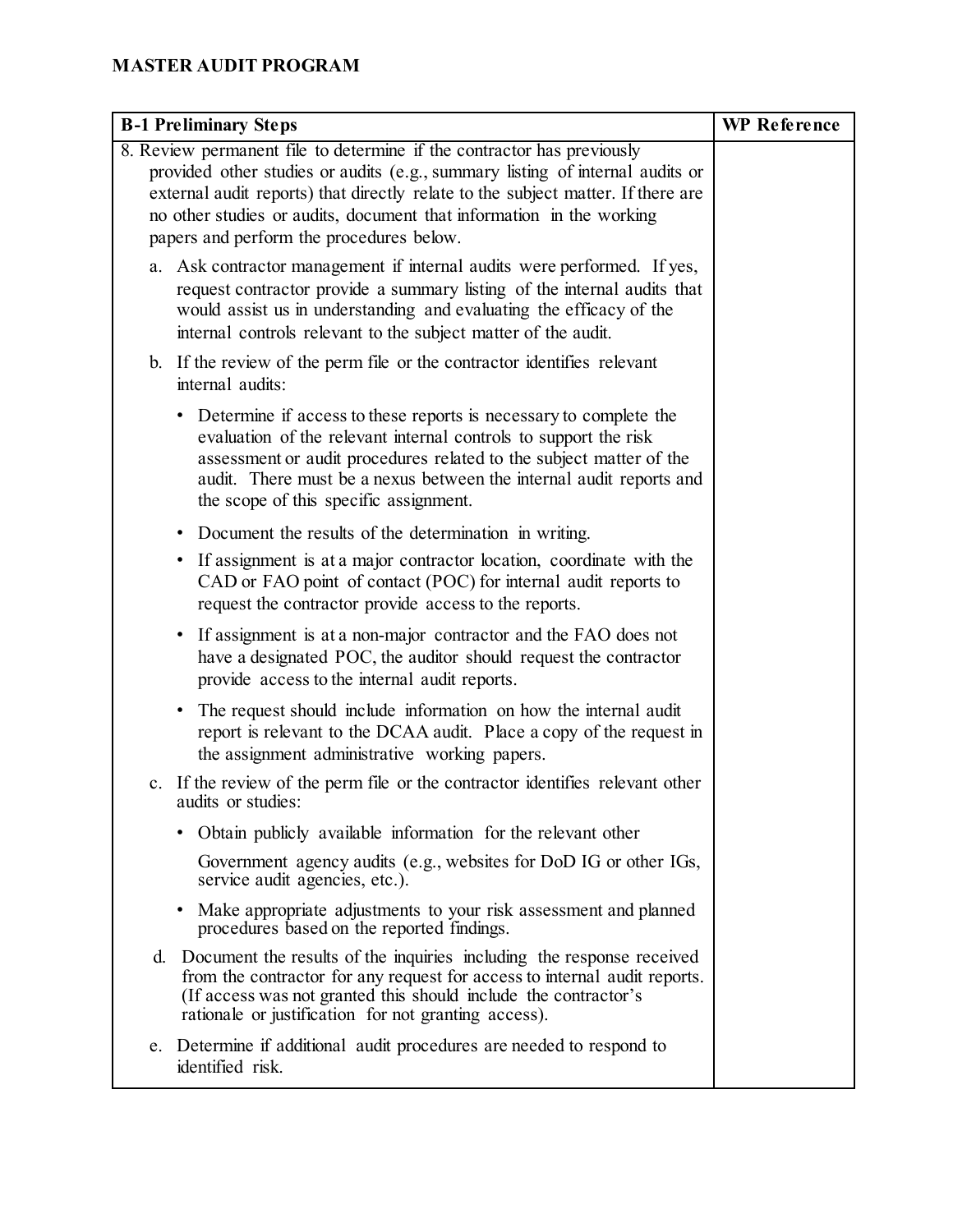| <b>B-1 Preliminary Steps</b>                                                                                                                                                                                                                                                                                                                                                    | WP Reference |
|---------------------------------------------------------------------------------------------------------------------------------------------------------------------------------------------------------------------------------------------------------------------------------------------------------------------------------------------------------------------------------|--------------|
| 9. Ascertain whether the revision(s) will affect any outstanding<br>noncompliance issues or any other current audit assignments, such as a<br>price proposal. If so, notify other teams with ongoing audits at this<br>contractor of the cost accounting practice change and inform them that<br>they should consider its impact on their audit(s).                             |              |
| 10. Assess materiality of the practice(s) subject to audit.                                                                                                                                                                                                                                                                                                                     |              |
| 11. During the entrance conference, or other appropriate meeting, make<br>specific inquiries of contractor management and other appropriate parties<br>regarding the following:                                                                                                                                                                                                 |              |
| Their knowledge of any actual, suspected, or alleged fraud or<br>a.<br>noncompliance with laws and regulations affecting the period of time<br>corresponding to the subject matter under audit. (AT-C 205.32)                                                                                                                                                                   |              |
| b. Whether any investigations or legal proceedings, that are significant to<br>the engagement objectives, have been initiated or are in process with<br>respect to the period of time corresponding to the subject matter.<br>(GAGAS 7.14)                                                                                                                                      |              |
| The existence of other audits and studies (performed by other than<br>$c_{\cdot}$<br>DCAA) that relate to the subject matter under audit. If yes, have the<br>contractor explain the audits and studies performed, any related<br>findings or recommendations, and any contractor corrective actions<br>taken. (GAGAS 7.13)                                                     |              |
| Note: Specifically document in the working papers; the inquiries and the<br>corresponding responses as well as how the responses affect the<br>performance of the engagement.                                                                                                                                                                                                   |              |
| 12. Based on the team's understanding of the criteria, subject matter, and<br>the contractor and its environment, hold a planning meeting with the<br>audit team (at a minimum, Supervisor and Auditor) to discuss and<br>identify potential material noncompliances, whether due to error or<br>fraud, that could affect the subject matter. The discussion should<br>include: |              |
| relevant prior audit experience (e.g., questioned cost, relevant reported<br>accounting system deficiencies),                                                                                                                                                                                                                                                                   |              |
| relevant aspects of the contractor and its environment,<br>٠                                                                                                                                                                                                                                                                                                                    |              |
| risk of material noncompliance due to fraud (e.g., the extent of<br>financial incentives, pressures to meet budgetary and contractual<br>commitments, and opportunities to commit and conceal fraud).                                                                                                                                                                           |              |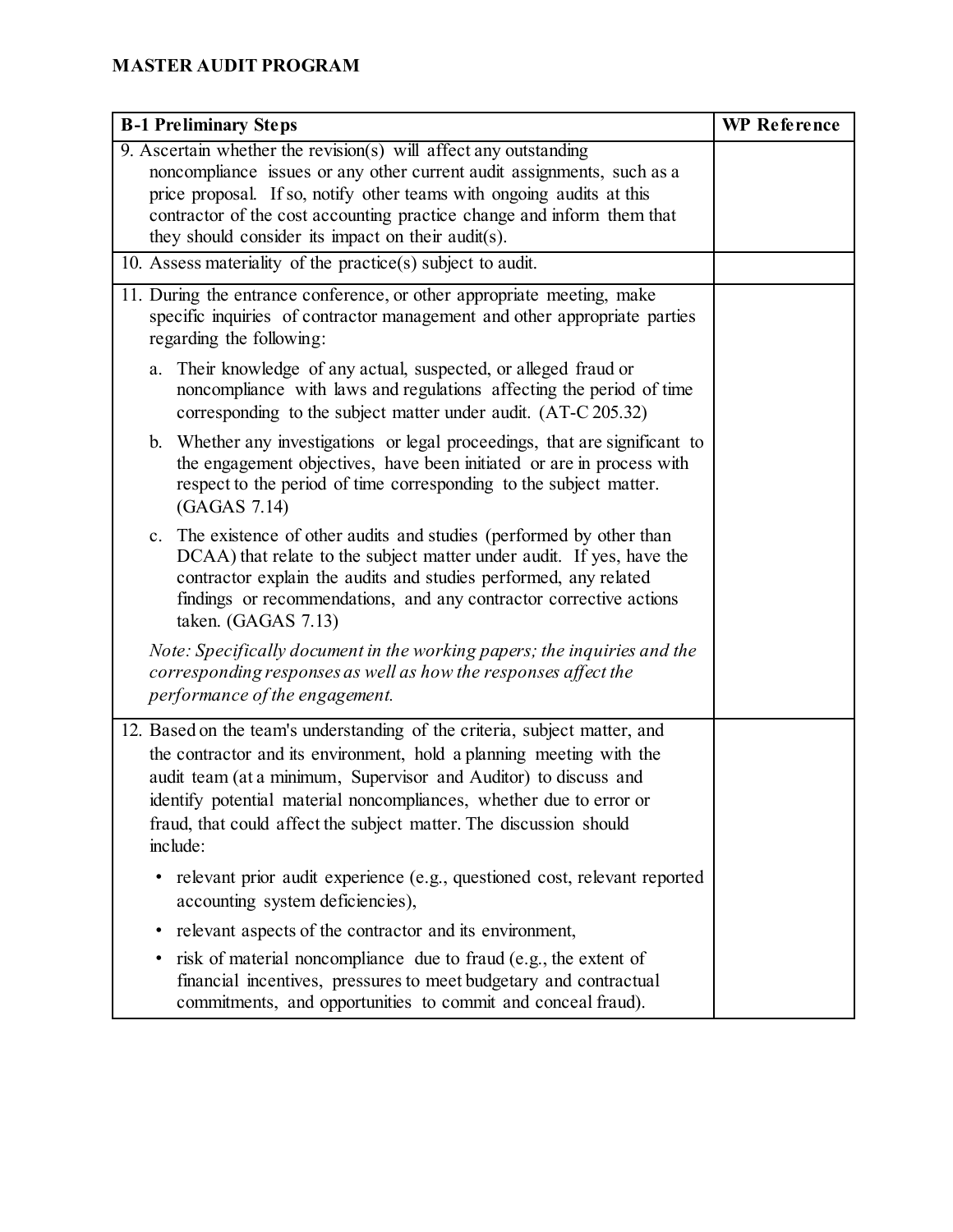| <b>B-1 Preliminary Steps</b>                                                                                                                                                                                                                                                                                                                                                                              | <b>WP</b> Reference |
|-----------------------------------------------------------------------------------------------------------------------------------------------------------------------------------------------------------------------------------------------------------------------------------------------------------------------------------------------------------------------------------------------------------|---------------------|
| Consider the fraud risk factors and scenarios presented in the DoD<br>OIG's webpage: Fraud Detection Resources for Auditors. Copy link<br>and paste into web browser,                                                                                                                                                                                                                                     |                     |
| other known factors that increase the risk of increase the risk of<br>material noncompliance with laws and regulations, and                                                                                                                                                                                                                                                                               |                     |
| the audit team's understanding of relevant key internal controls.<br>$\bullet$<br>Document the factors identified that increase the risk of material<br>noncompliance due to error or fraud that could affect the subject<br>matter, and design audit procedures to respond to the increased risk of<br>material noncompliance.                                                                           |                     |
| Communication among audit team members should continue as needed<br>throughout the audit regarding the risk of misstatement and<br>noncompliance due to error or fraud.                                                                                                                                                                                                                                   |                     |
| 13. Using the framework and the guidelines in WP B-2, obtain and document<br>an understanding of the contractor's internal controls that are relevant to<br>compiling and maintaining that the Disclosure Statement amendment is<br>compliant with CAS and FAR Part 31. Auditors should be able to obtain<br>a major portion of this understanding during a walkthrough of the<br>contractor's assertion. |                     |
| 14. Review and discuss with your supervisor (or if appropriate, the audit team)<br>the overall results of the risk assessment and reach an agreement on the:                                                                                                                                                                                                                                              |                     |
| a. planned audit scope, including the detailed audit steps (-01 working<br>papers) to be performed,                                                                                                                                                                                                                                                                                                       |                     |
| b. timeframe for completing the audit including the proposed delivery<br>date, which will be discussed with the requester and mutually agreed-<br>to, and                                                                                                                                                                                                                                                 |                     |
| c. zero-based budget.                                                                                                                                                                                                                                                                                                                                                                                     |                     |
| Make any further adjustment to the audit program steps necessary to<br>d.<br>obtain sufficient evidence to provide a reasonable basis for the<br>conclusion that will be expressed in the audit report.                                                                                                                                                                                                   |                     |
| 15. Obtain and document supervisory approval of the risk assessment and the<br>planned scope of examination in working paper B and -1 working papers.                                                                                                                                                                                                                                                     |                     |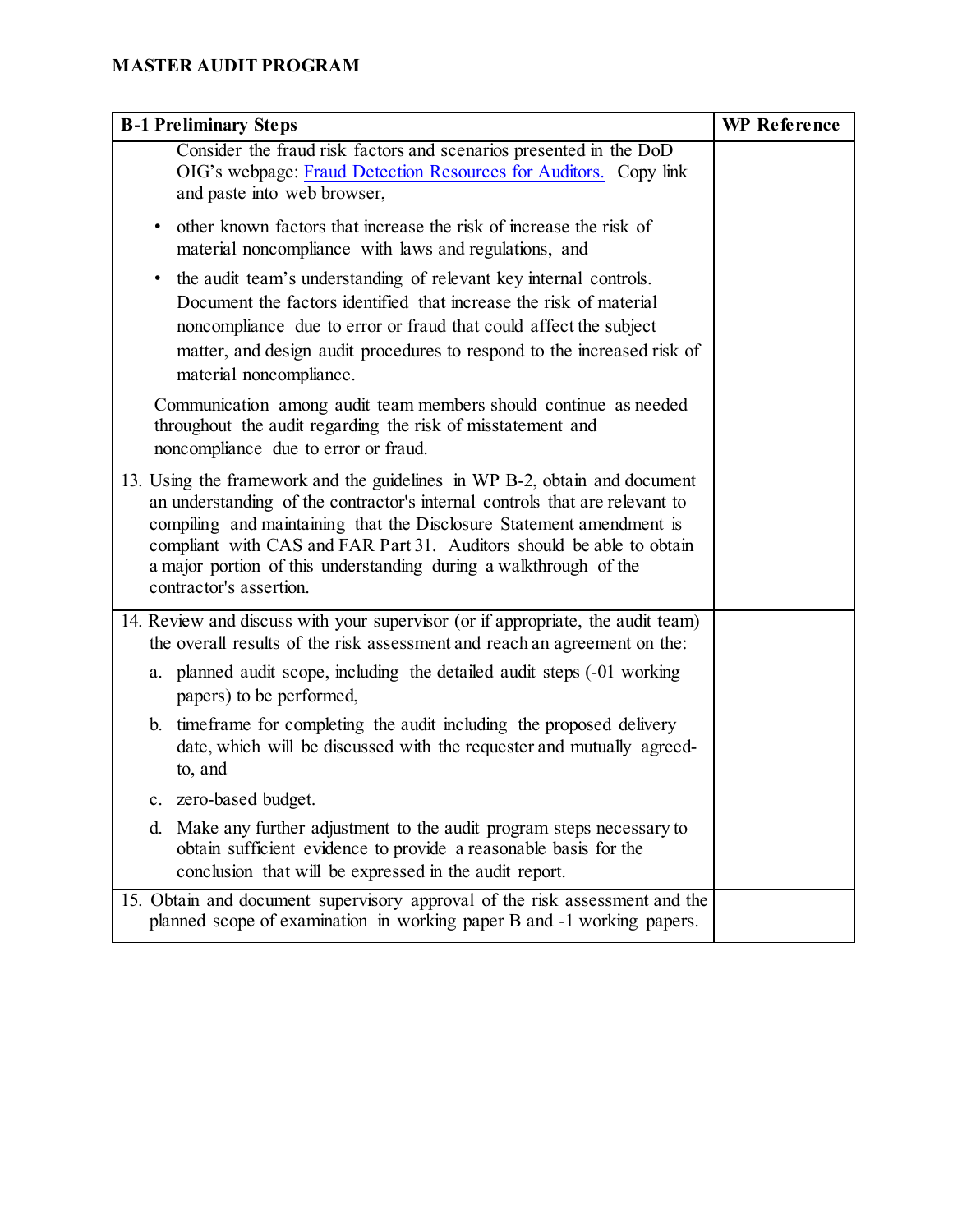| <b>B-1 Preliminary Steps</b>                                                                                                                                                                                                                                                                                                                                                                                                                                 | <b>WP</b> Reference |
|--------------------------------------------------------------------------------------------------------------------------------------------------------------------------------------------------------------------------------------------------------------------------------------------------------------------------------------------------------------------------------------------------------------------------------------------------------------|---------------------|
| 16. Conduct an entrance conference. Confirm the team's understanding of the<br>cost accounting practices being audited and supporting data. Discuss the<br>availability of required data and personnel necessary to timely support the<br>audit. If applicable, include a follow up with contractor management on:<br>a. corrective actions that address previous DCAA audit findings and<br>recommendations, and<br>b. other studies or audits that impact. |                     |
| 17. Issue a notification letter to the contractor regarding the audit in<br>accordance with CAM 4-302.3.                                                                                                                                                                                                                                                                                                                                                     |                     |
| 18. Issue a final acknowledgment memorandum to the CFAO to communicate<br>our audit scope and the agreed-to due date.                                                                                                                                                                                                                                                                                                                                        |                     |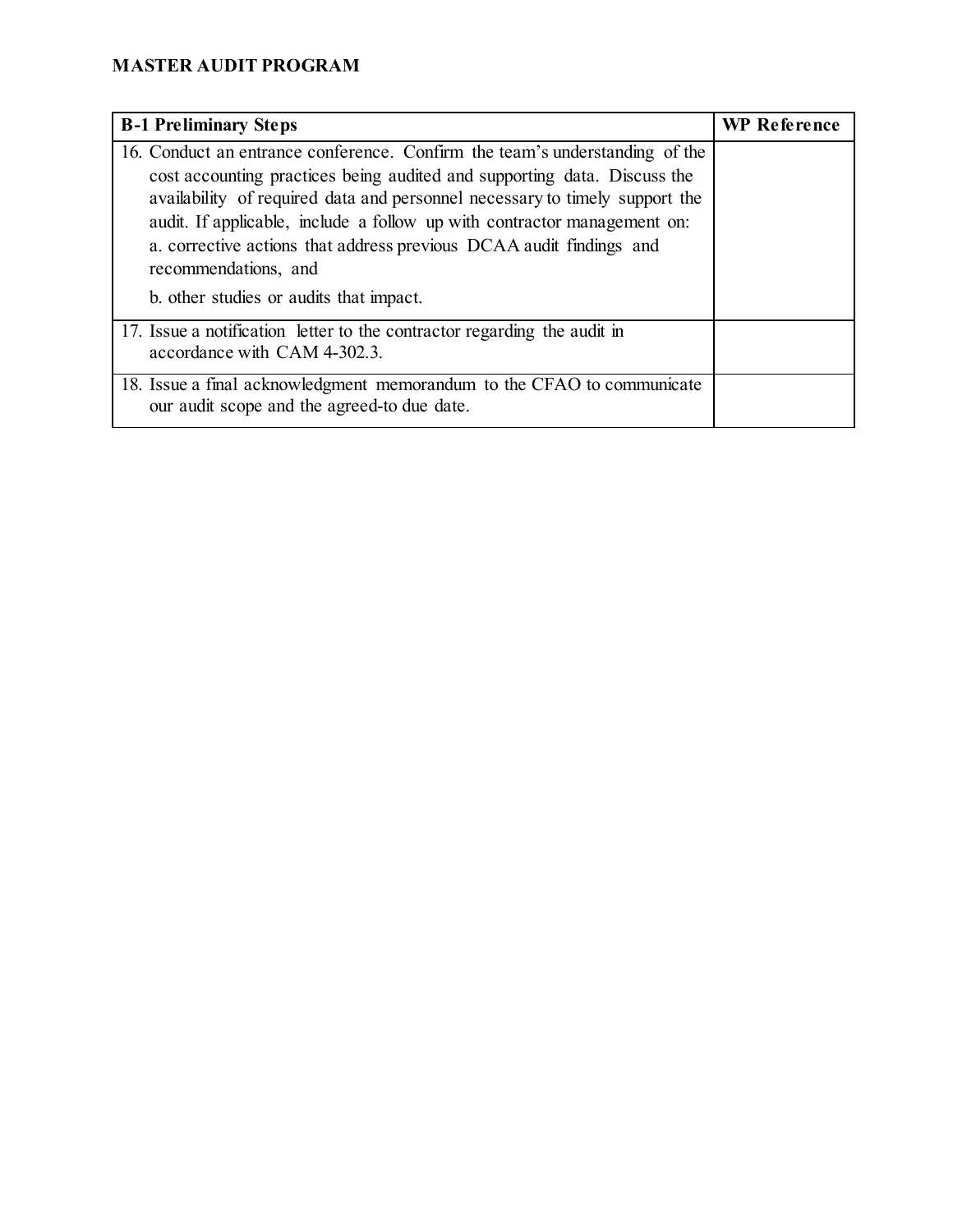| <b>C-1 Evaluation of Compliance</b>                                                                                                                                                                                                                                                                                                                                                                                                                                                                                                                                                                                                                                                                                                                                                                                          | <b>WP</b> Reference |
|------------------------------------------------------------------------------------------------------------------------------------------------------------------------------------------------------------------------------------------------------------------------------------------------------------------------------------------------------------------------------------------------------------------------------------------------------------------------------------------------------------------------------------------------------------------------------------------------------------------------------------------------------------------------------------------------------------------------------------------------------------------------------------------------------------------------------|---------------------|
| Version 5.0, dated July 2020                                                                                                                                                                                                                                                                                                                                                                                                                                                                                                                                                                                                                                                                                                                                                                                                 |                     |
| 1. Prepare a list detailing CAS applicability dates for each standard used to<br>evaluate compliance of the contractor's disclosed cost accounting practices<br>(CAM 8-301.c.).                                                                                                                                                                                                                                                                                                                                                                                                                                                                                                                                                                                                                                              |                     |
| Note: Use the list to determine if the Cost Accounting Standard is<br>applicable, based on the date of applicability, before citing a CAS<br>noncompliance.                                                                                                                                                                                                                                                                                                                                                                                                                                                                                                                                                                                                                                                                  |                     |
| 2. Determine the applicable cost accounting standards included in the scope of<br>audit established in the risk assessment. Compare the disclosed practice to<br>the requirements of the relevant standards and document whether the<br>practice complies with the standard. Limit the scope for the audit to<br>compliance of disclosed practices with the standard and applicable FAR<br>Part 31 cost principle. Compliance of actual practices is tested in other<br>routine audits (i.e., forward pricing, incurred costs, CAS compliance<br>audits, etc.). Document findings and conclusions in sufficient detail to<br>enable an experienced auditor to understand the extent and results of the<br>procedures performed to determine if the disclosed practice is compliant<br>with CAS and FAR Part 31 (GAGAS 7.34). |                     |
| a. Add Tailored Steps from Planning and Risk Assessment (B) here                                                                                                                                                                                                                                                                                                                                                                                                                                                                                                                                                                                                                                                                                                                                                             |                     |
| $\mathbf{b}$ .                                                                                                                                                                                                                                                                                                                                                                                                                                                                                                                                                                                                                                                                                                                                                                                                               |                     |
| $\mathbf{c}$ .                                                                                                                                                                                                                                                                                                                                                                                                                                                                                                                                                                                                                                                                                                                                                                                                               |                     |
| 3. Obtain and incorporate results of assist audit(s), if requested.                                                                                                                                                                                                                                                                                                                                                                                                                                                                                                                                                                                                                                                                                                                                                          |                     |
| 4. Coordinate significant or unusual issues with the supervisor and, if<br>applicable, the technical specialist.                                                                                                                                                                                                                                                                                                                                                                                                                                                                                                                                                                                                                                                                                                             |                     |
| 5. If part of a CAD or home office network, obtain feedback on similar audit<br>issues within the network.                                                                                                                                                                                                                                                                                                                                                                                                                                                                                                                                                                                                                                                                                                                   |                     |